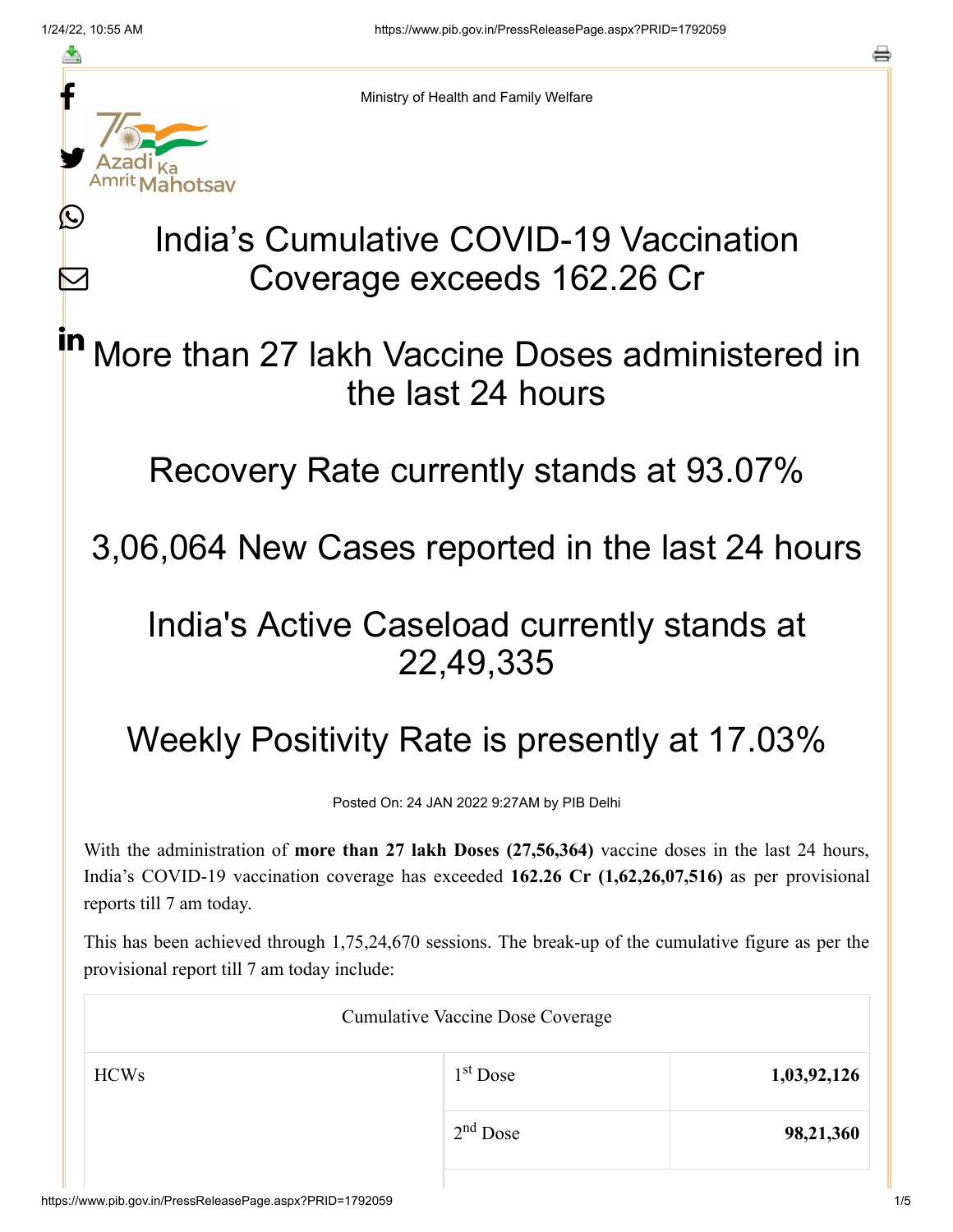| f<br>C |                        | <b>Precaution Dose</b> | 27,40,418       |
|--------|------------------------|------------------------|-----------------|
|        | <b>FLWs</b>            | 1 <sup>st</sup> Dose   | 1,83,91,199     |
|        |                        | $2nd$ Dose             | 1,71,41,611     |
|        |                        | <b>Precaution Dose</b> | 26,87,668       |
|        | Age Group 15-18 years  | 1 <sup>st</sup> Dose   | 4, 19, 32, 411  |
| in     | Age Group 18-44 years  | 1 <sup>st</sup> Dose   | 53,45,36,314    |
|        |                        | $2nd$ Dose             | 38, 84, 23, 497 |
|        | Age Group 45-59 years  | 1 <sup>st</sup> Dose   | 19,91,58,553    |
|        |                        | $2nd$ Dose             | 16,65,46,977    |
|        | Over 60 years          | 1 <sup>st</sup> Dose   | 12,41,24,617    |
|        |                        | $2nd$ Dose             | 10,39,58,686    |
|        |                        | <b>Precaution Dose</b> | 27,52,079       |
|        | <b>Precaution Dose</b> |                        | 81,80,165       |
|        | Total                  |                        | 1,62,26,07,516  |

**2,43,495** patients have recovered in the last 24 hours and the cumulative tally of recovered patients (since the beginning of the pandemic) is now at **3,68,04,145.**

Consequently, India's recovery rate stands at **93.07%.**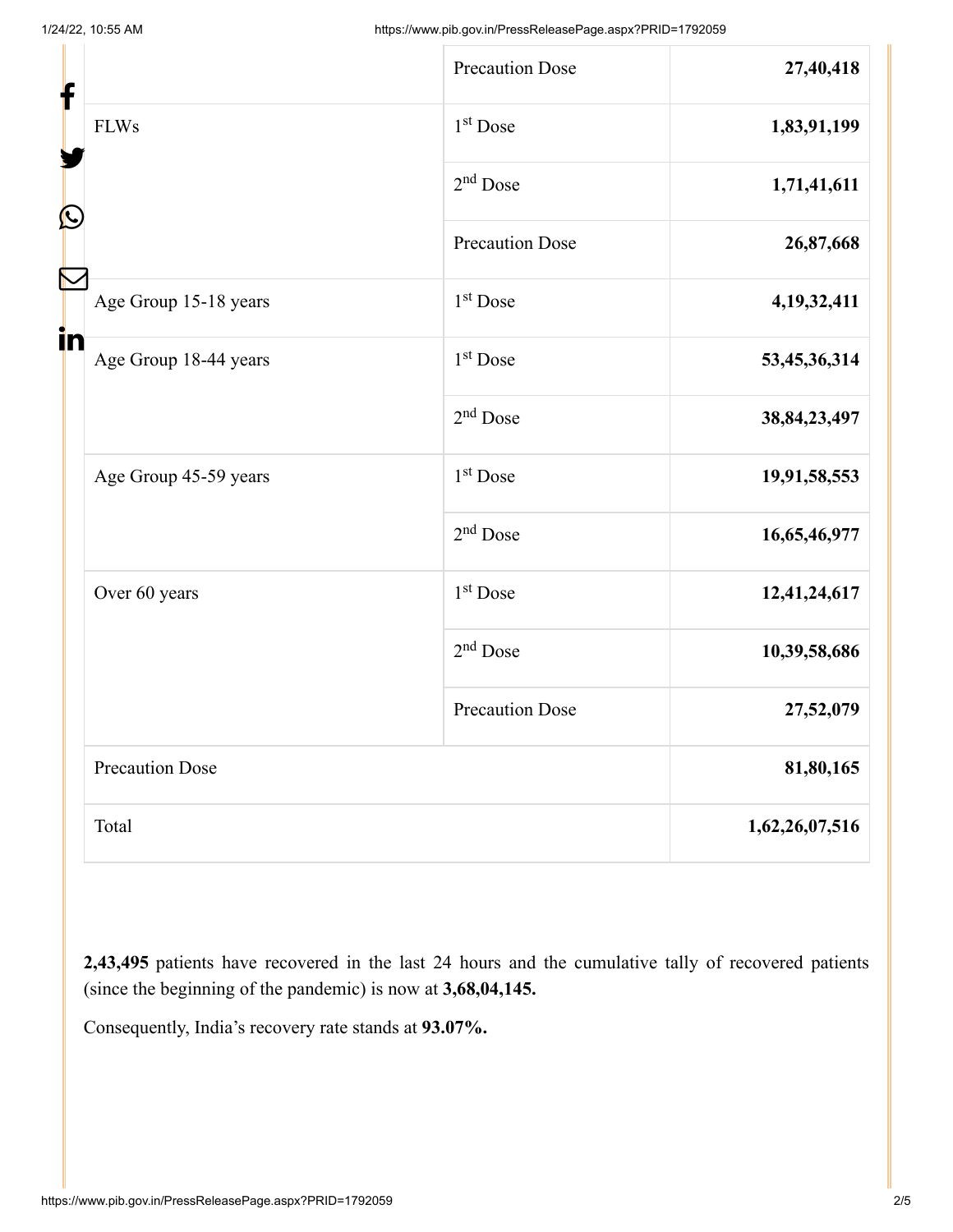1/24/22, 10:55 AM https://www.pib.gov.in/PressReleasePage.aspx?PRID=1792059



#### **3,06,064 new cases** were reported in the last 24 hours.



India's Active Caseload is presently at **22,49,335.** Active cases constitute **5.69%** of the country's total Positive Cases**.**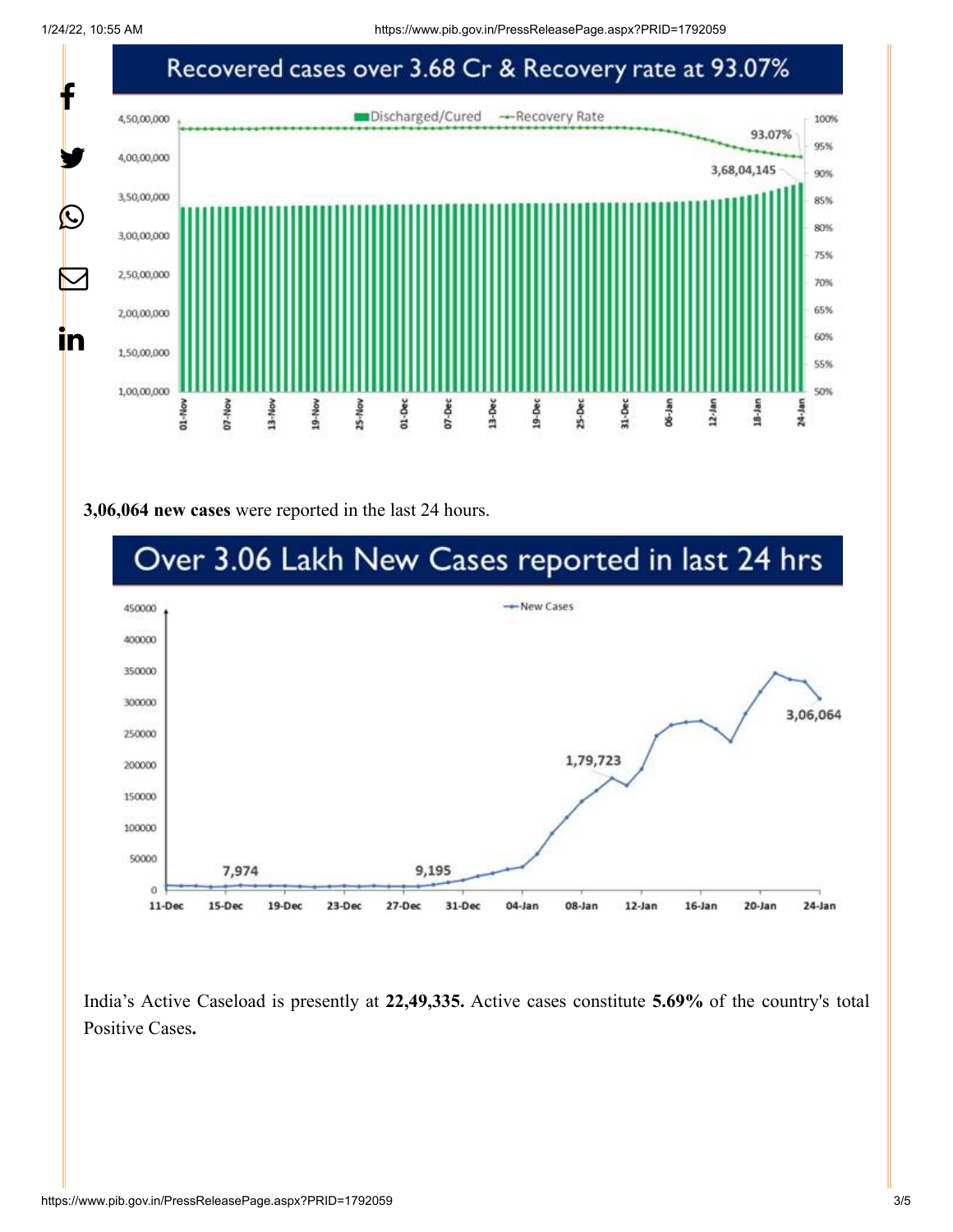



The testing capacity across the country continues to be expanded. The last 24 hours saw a total of **14,74,753** tests being conducted. India has so far conducted over **71.69 Cr (71,69,95,333**) cumulative tests.

While testing capacity has been enhanced across the country, **Weekly Positivity Rate** in the country currently **stands at 17.03%** and the **Daily Positivity rate also reported to be 20.75%.**



\*\*\*\*

MV/AL